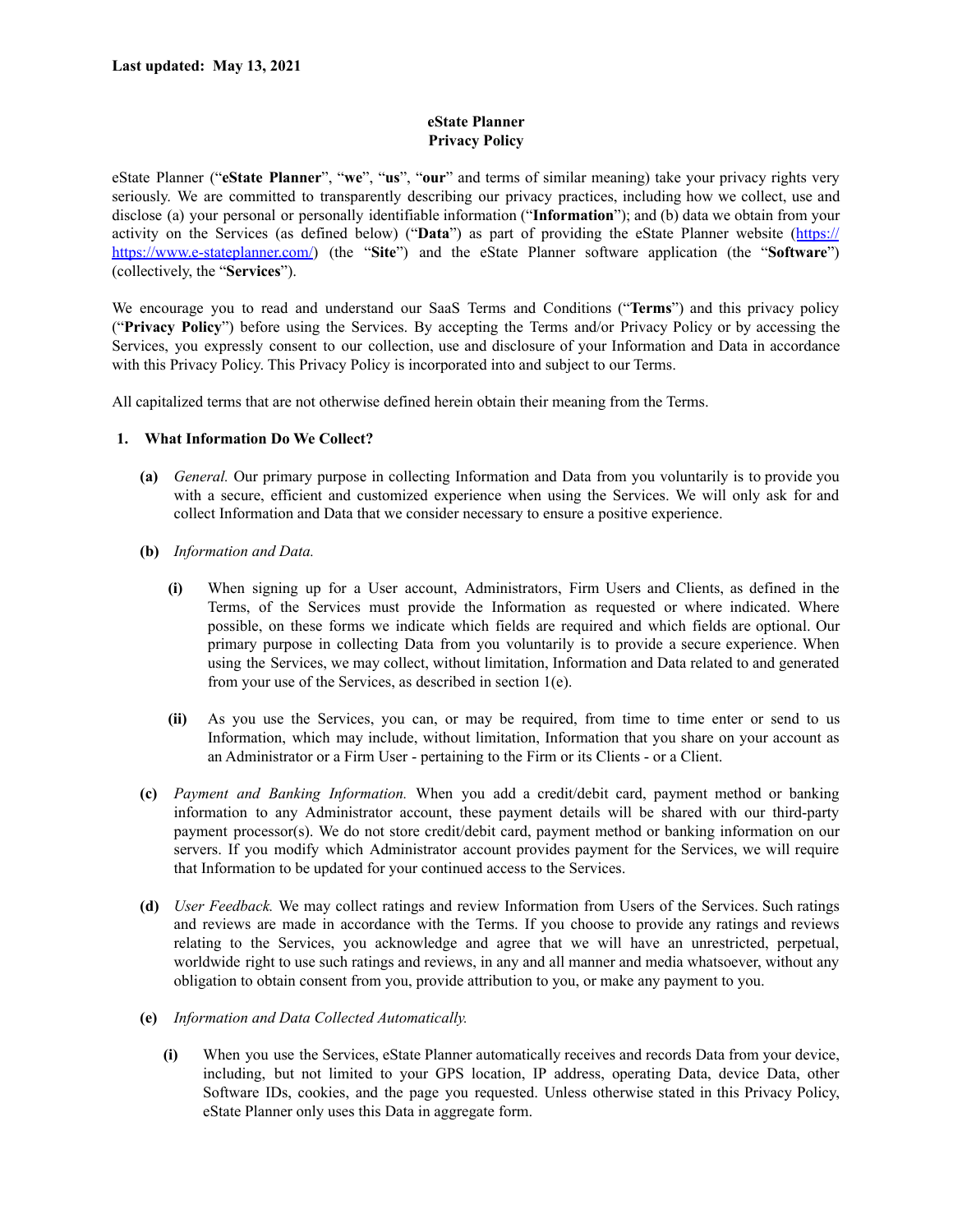**(ii)** "Cookies" and similar technologies are small files placed on your computer and devices that assist us in providing our Services. We and our third-party service providers use cookies and similar technologies to provide and personalize the Service, analyze use, target advertisements and prevent fraud. You can disable cookies in your browser settings, however, if you do so, some parts of the Service may not function properly.

# **2. How Do We Use Your Information and Data?**

We may use your Information to determine your eligibility to be a Firm, Administrator, or Client, or to continue to have a User account on the Service. We may also use your Information and Data to provide to you the license for the Services; to provide you with the Services; communicate with you, either directly or through one of our partners, including for marketing and promotional purposes; to improve our marketing and promotional efforts; to advise of pricing and Service updates; facilitate transactions and payments (if and as applicable); resolve service disputes; troubleshoot problems; to analyze usage of our Services; to improve our content and product offerings; deliver information to you that, in some cases, is relevant to your interests; customize your experience, the content, layout and services; detect and protect us against error, fraud and other criminal activity; enforce our Terms; provide you with system or administrative messages; and/or as otherwise described to you at the time of collection. These uses improve the Services and better tailor it to meet your needs, so as to provide you with a secure, efficient and customized experience while using the Services.

## **3. Our Disclosure of Your Information and Data**

- **(a)** *General Disclosure.* We may share your Information and Data with third parties only in the ways that are described in this Privacy Policy and in accordance with your consent. We will not share, sell or rent your Information or Data to third parties without your explicit consent.
- **(b)** *Anonymized Aggregated Data*. We may aggregate and anonymize your Data and use and disclose it for a variety of purposes, including analytics. However, in these situations, we do not disclose any Information.
- **(c)** *Subsidiaries, Af iliates & Service Providers*. We may use the services of subsidiaries, affiliates and third party service providers (collectively, "**Third Parties**") in connection with our provision of the Services, including, without limitation, for the processing of payments, off-premise data hosting, communication services, account hosting and Information collecting services. We may disclose your Information and Data to the Third Parties in the course of our use of their services. We take care to use Third Parties that we believe are reputable and capable of performing the services we require of them, including, without limitation, the handling of confidential information and Information and Data and the compliance with all applicable laws.
- **(d)** *Laws and Jurisdictions*. Notwithstanding anything to the contrary in this Privacy Policy, we may preserve or disclose your Information and Data if we believe that it is reasonably necessary to comply with a law, regulation or legal request; to protect the safety of any person; to address fraud, security or technical issues; or to protect our or any other person's or entity's rights or property. However, nothing in this Privacy Policy is intended to limit any legal defenses or objections that you may have to a third party's, including a government's, request to disclose your Information and Data.
- **(e)** *Sale of Business*. We may disclose Information and Data to the acquiror or its agents in the course of the sale of our business. If we do this, the disclosure will be subject to confidentiality arrangements customary in such transactions.
- **(f)** *Storing and Processing Your Information and Data*. In some cases, Information and Data that we collect may be stored or processed outside of the jurisdiction it is received. When that occurs, we continue to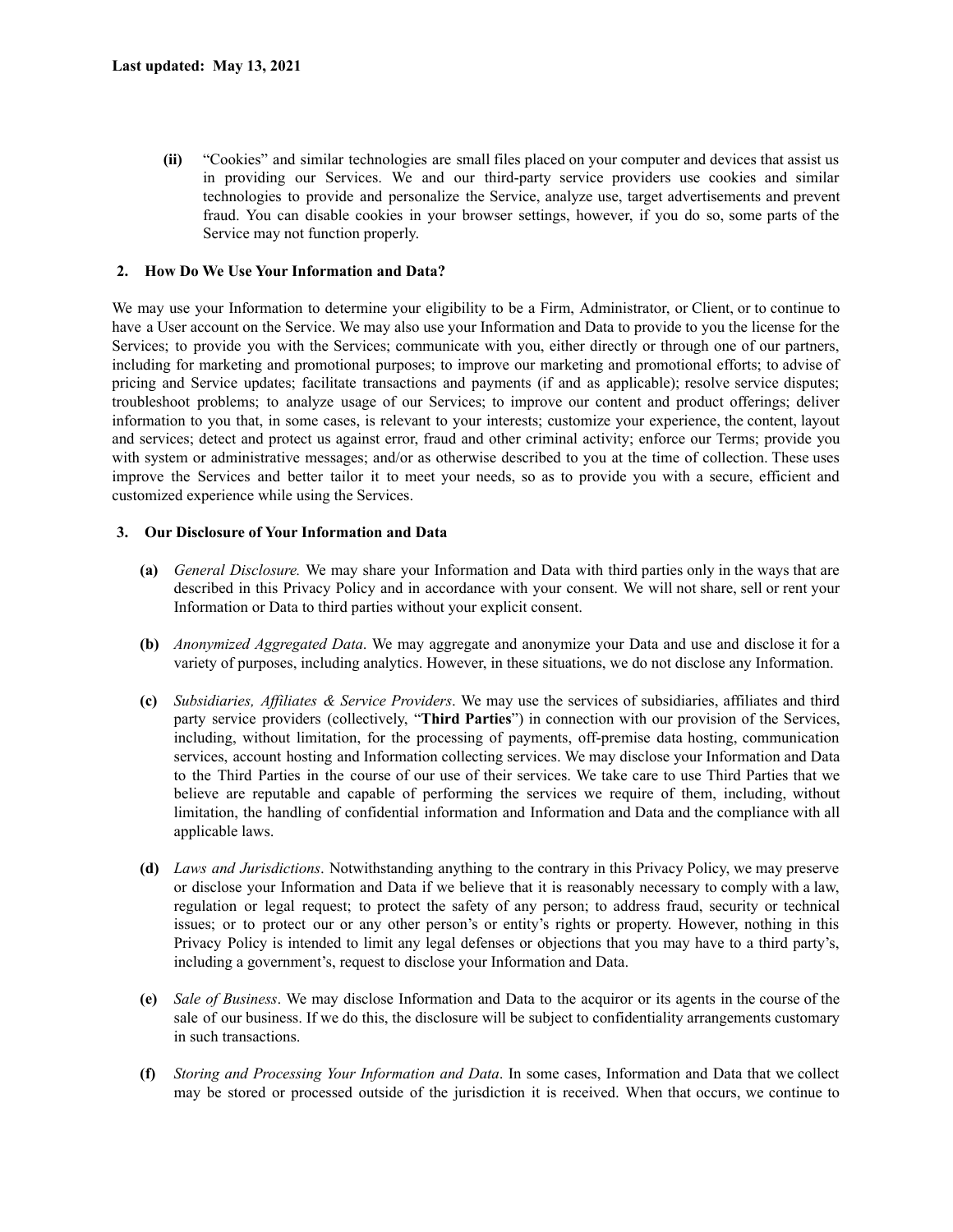protect the Information and Data with appropriate safeguards and data export requirements, but it may be subject to the legal jurisdiction of those countries and governmental authorities in those countries.

#### **4. Communication Preferences**

You can always unsubscribe from our commercial and promotional emails, but we may still send you communications relating to your status as a Firm, a Client, or a User, and your use of the Services in accordance with applicable anti-spam legislation.

#### **5. Information and Data Retention**

- (a) *General Retention Policy.* We will periodically de-identify (a) Information from collected Data in unused User accounts; and (b) unnecessary Information from Data collected elsewhere on and/or through the Services.
- **(b)** *Termination of User Account.* If your User accounts are terminated, we will deactivate them, but we may retain your Information and Data for a certain period of time and disclose it in a manner consistent with our practices under this Privacy Policy.

#### **6. Your Information and Data Rights**

In accordance with the applicable privacy laws, you may have the following rights with respect to your Information and Data:

- **(a)** *Right of Access and Portability.* You may ask for an overview or copy of your Information and/or Data to be provided to you; and/or transferred to another organization.
- **(b)** *Right to Rectification.* You may review your Information and delete and/or update it through your User account or by contacting us, to ensure it is accurate and complete on the Services.
- *(c) Right to Erasure and Restriction.* You may ask us to remove and/or restrict our processing of your Information and/or Data in certain circumstances (e.g. if you believe we have processed your Information and/or Data unlawfully, if you believe that your Information and/or Data is no longer necessary for the purposes in which it was collected or processed, you withdraw your consent (as discussed below). Notwithstanding the foregoing, despite such request, subject to all applicable laws and the terms and conditions of this Privacy Policy, we may still retain your Information and Data for legitimate business interests, to collect any fees owed (if and as applicable), resolve disputes, troubleshoot problems, analyze usage of the Services, assist with any investigations, prevent fraud, enforce our Terms and/or take other actions as required or permitted by law.
- (d) *Right to Withdraw Consent.* Where we have asked for your consent to use and/or process your Information and Data, you can withdraw this consent at any time. We will do our best to accommodate your request, subject to applicable laws and the terms and conditions of this Privacy Policy.

Please contact us at  $info@e$ -stateplanner.com if you would like to exercise any of the above rights.

## **7. Security**

We strive to protect your Information and Data by putting in place a range of technical and organizational measures to safeguard and secure the Information and Data we receive from you, including without limitation, security technologies. We are continuously utilizing security measures to protect your Information and Data from unauthorized access or against loss, misuse or alteration. Despite our efforts, we cannot guarantee the security of your Information and Data. Unauthorized entry or use, hardware or application failure and other factors, may